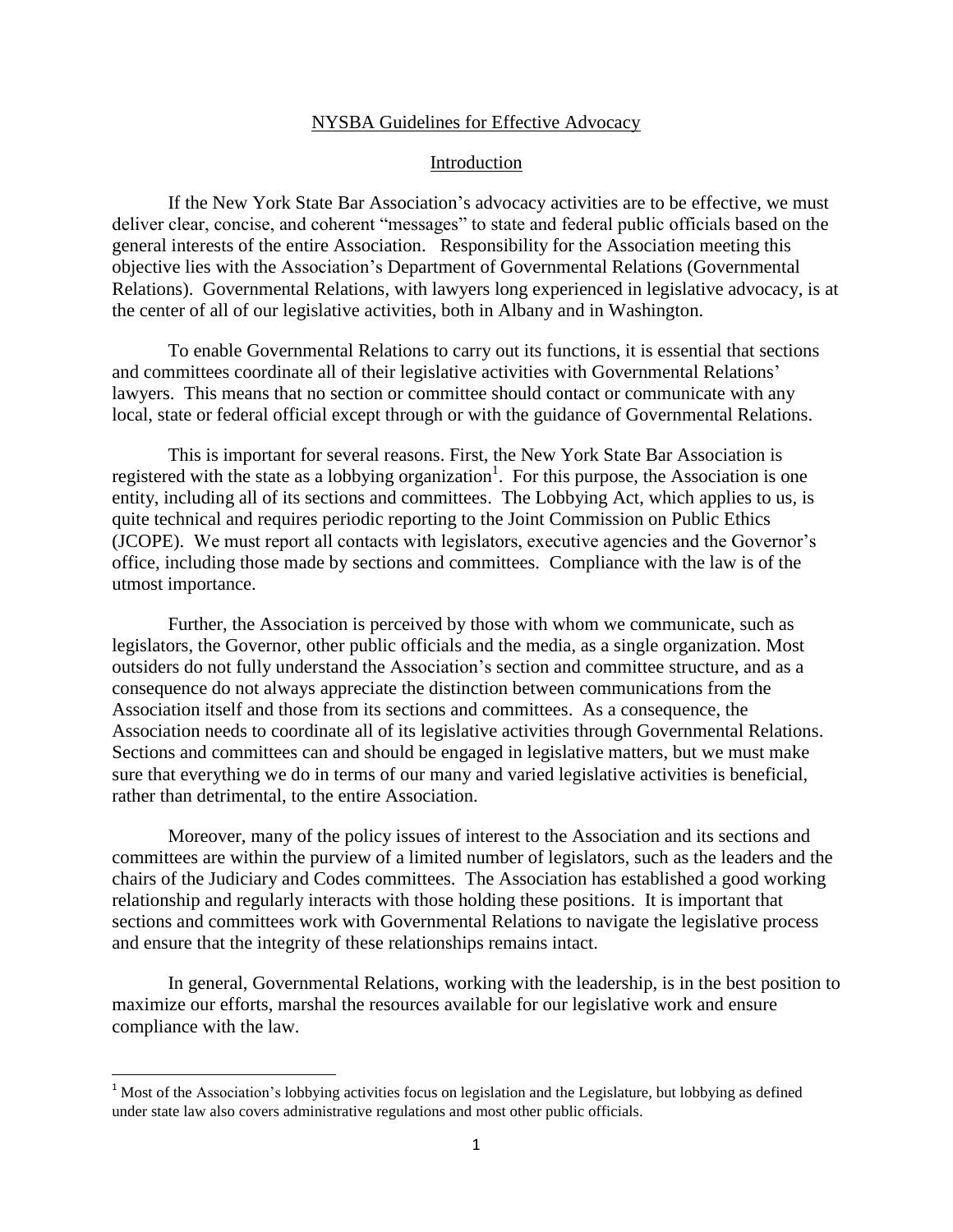Governmental Relations regularly reports to the Association leadership, which is ultimately responsible for assuring that the Association maximizes its effectiveness, both in Albany and in Washington. Governmental Relations needs to be aware of all of the efforts of our sections and committees to effectively keep the leadership informed.

The following are examples of activity by a section, committee, or individual member that would be problematical:

- Distributing to state or federal public officials any legislative proposal that has not been approved by the Association's Executive Committee and/or House of Delegates;
- Releasing any report, memorandum, op-ed or statement to the public without appropriate notification to and approval by the President; or,
- Independently contacting state or federal public officials to advocate a position on legislation or a proposed administrative regulation.

## GUIDELINES

With this in mind, the Executive Committee hereby adopts the following guidelines:

1. DEVELOPMENT OF NYSBA LEGISLATIVE PROPOSALS – It is essential that sections and committees communicate with Governmental Relations regarding to issues that they plan to address, as well as their timetable. Governmental Relations will work with the sections and committees in navigating our policy-development process. Any legislative proposal from a section or committee must be submitted to and approved by the Executive Committee and/or the House of Delegates before it can be submitted to the Legislature. Once approved, it becomes a policy of the Association, not the submitting section or committee.

2. PROMOTING APPROVED NYSBA PROPOSALS – After a proposal has been approved it becomes a policy of the Association, with advocacy conducted or overseen by the leadership. The section or committee that initiated the proposal should anticipate working with Governmental Relations to assist in its promotion in the Legislature. There cannot be any section or committee activity independent of this process.

3. SUPPORTING AND OPPOSING NON-NYSBA LEGISLATIVE PROPOSALS - Under the Association bylaws, sections and committees may support or oppose proposals pending in the Legislature without obtaining Executive Committee or House approval. However, this authority is not absolute, and is subject to the general supervisory authority of the Executive Committee over sections and committees set forth in the bylaws. Several issues need to be addressed before a section or committee may submit a memorandum or other document in support of or in opposition to a pending proposal or take any other action.

To ensure that the position to be taken does not conflict with a previously adopted policy of the Association, a proposed memorandum must be reviewed by the President. To allow this process to work, any document that a section or committee wishes to issue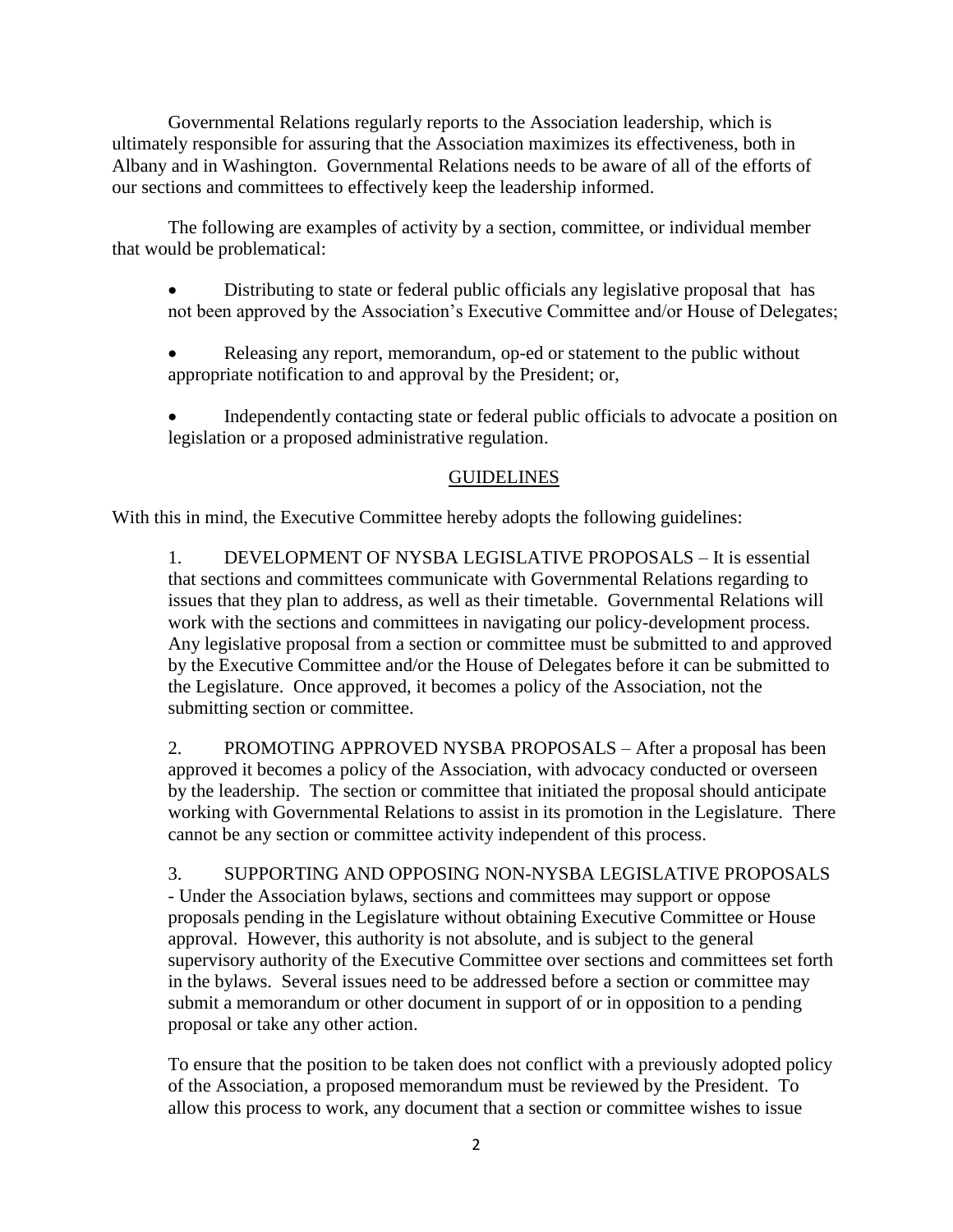supporting, opposing or commenting on a pending proposal must be submitted to Governmental Relations. Under our bylaws, the President has five business days within which to complete the review.

In addition, since the Association's overall legislative efforts need to be coordinated, no one bill or policy can be considered in a vacuum. For example, timing is very important. If we are to be effective, we must make our submissions to the Legislature at the opportune time for maximum impact and they need to be directed to those members who are likely to have a significant role in the outcome. Thus, Governmental Relations, working with the leadership, is in a position to maximize our efforts and marshal the resources available for our legislative work. Prioritizing these efforts must be done centrally.

Another concern is the tone or appropriateness of a legislative memo. Everything we submit to the Legislature affects our relationship with its members and how the Association is viewed. The Association's overall interests require that we submit lawyerlike substantive memos. Memoranda that are personally critical of public officials, inappropriate in tone, or purely political do not present us well. We have the respect of the Legislature because we present substantive, thoughtful arguments. If we lose that respect we will have lost our most precious resource.

4. DELIVERY OF "MESSAGE" – Upon receiving a document that Governmental Relations believes may present the type of issues described above, Governmental Relations shall forthwith submit the document to the President. After consultation with Governmental Relations and the leadership of the section or committee submitting the document, the President may direct that the document be publicly released with such changes as may be agreed upon by the President and such section or committee. If there is not agreement as to such changes, or if the President believes that the document should not be released, the President shall call a meeting of the Executive Committee of the Association by telephone conference as soon thereafter as practicable. At such meeting, the section or committee submitting the document shall be entitled to make a presentation in support of its view. The Executive Committee may decide to amend or withhold the document from public release, or to take such other action as it may determine is in the best interests of the Association. If the actions taken by the Executive Committee are not acceptable to the section or committee submitting the document, such section or committee may elect to withdraw the document from public release by notice to the President. If the President is not available at any time during the process, the Presidentelect may act on behalf of the President to the extent necessary to avoid undue delay.

5. COMPLIANCE WITH THE LOBBYING LAW – Since the Association is registered to lobby in the State, we are required to periodically report all of our contacts with the Legislature and administrative agencies. These reports are drafted by Governmental Relations. Thus, it is essential that Governmental Relations know of every contact by any member with the Legislature or any other public official if it relates to an Association matter. Consequently, no member may have any legislative contact except through Governmental Relations. There is no other manner of compliance with the law.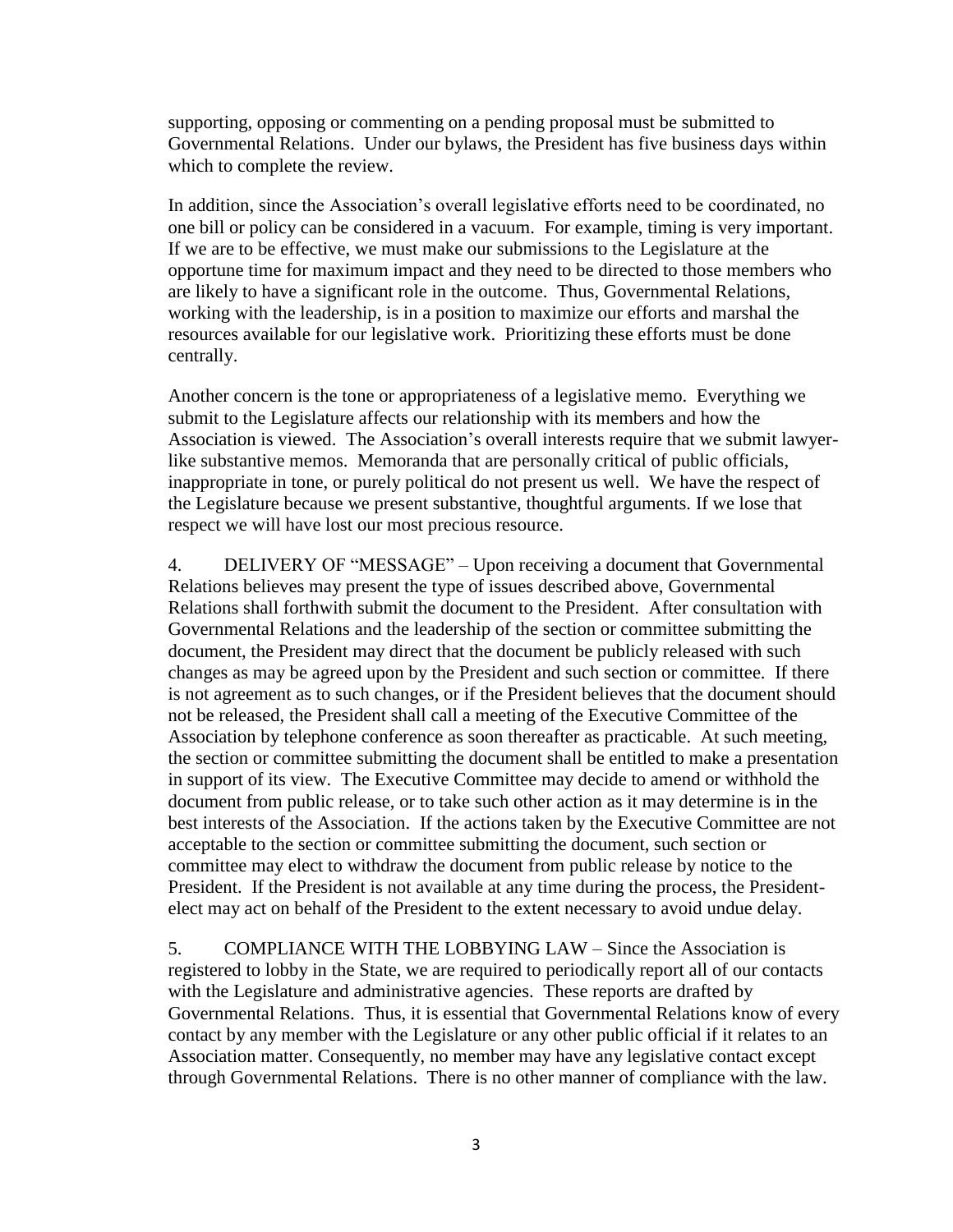Any violation of this requirement puts the Association at risk of a violation and a monetary penalty.

6. GIFTS – As a lobbying organization, we are prohibited from giving a "gift" to any public official. Under the statute, a gift is anything of value, although there are exceptions. The law is quite technical, but the basic rule is not to give any gift, which includes food, drink and entertainment, to any public official. Should an issue arise, Governmental Relations can advise you.

## 7. SUGGESTIONS FOR SECTIONS AND COMMITTEES -

a. Sections should create a small legislative committee that will provide expertise and continuity from year to year. Involve the section chair in communication on legislative priorities and in coordinating activities. Involve the section chair-elect in order to maintain continuity from year to year.

b. Consider involvement, coordinating with Governmental Relations, in the following areas:

- commenting on pending legislation by issuing memoranda, using the process described above;
- drafting and promoting affirmative legislative proposals;
- meeting with legislators and their staff regarding particular issues;
- analyzing and preparing "white papers" on legislative issues

c. When the Legislature is in recess (generally from July-December), set priorities. Identify major issues and goals for the upcoming legislative session. Part of this issue-identification process is consideration of whether a topic or a particular report produced by the section or committee may be of interest to the news media. Contact Department of Media Services and Governmental Relations to discuss particular issues and reports. Such contact should be early in the process, before release of the final product.

d. Consider asking that a proposal previously approved by the Executive Committee or House of Delegates become an Association legislative priority. Keep in mind that when the Legislature is not in session is the time when the Association conducts its process for identifying legislative priorities for the following legislative session. Requests for priorities are submitted during the summer to Governmental Relations, as the committees that set the priorities meet in the early fall. The Executive Committee usually finalizes the priorities for the upcoming session later in the year.

e. The Legislature is a "political institution" that does not operate by the same model and timetables used by most business or professional institutions. To be effective, recruit members who have had experience with the legislative